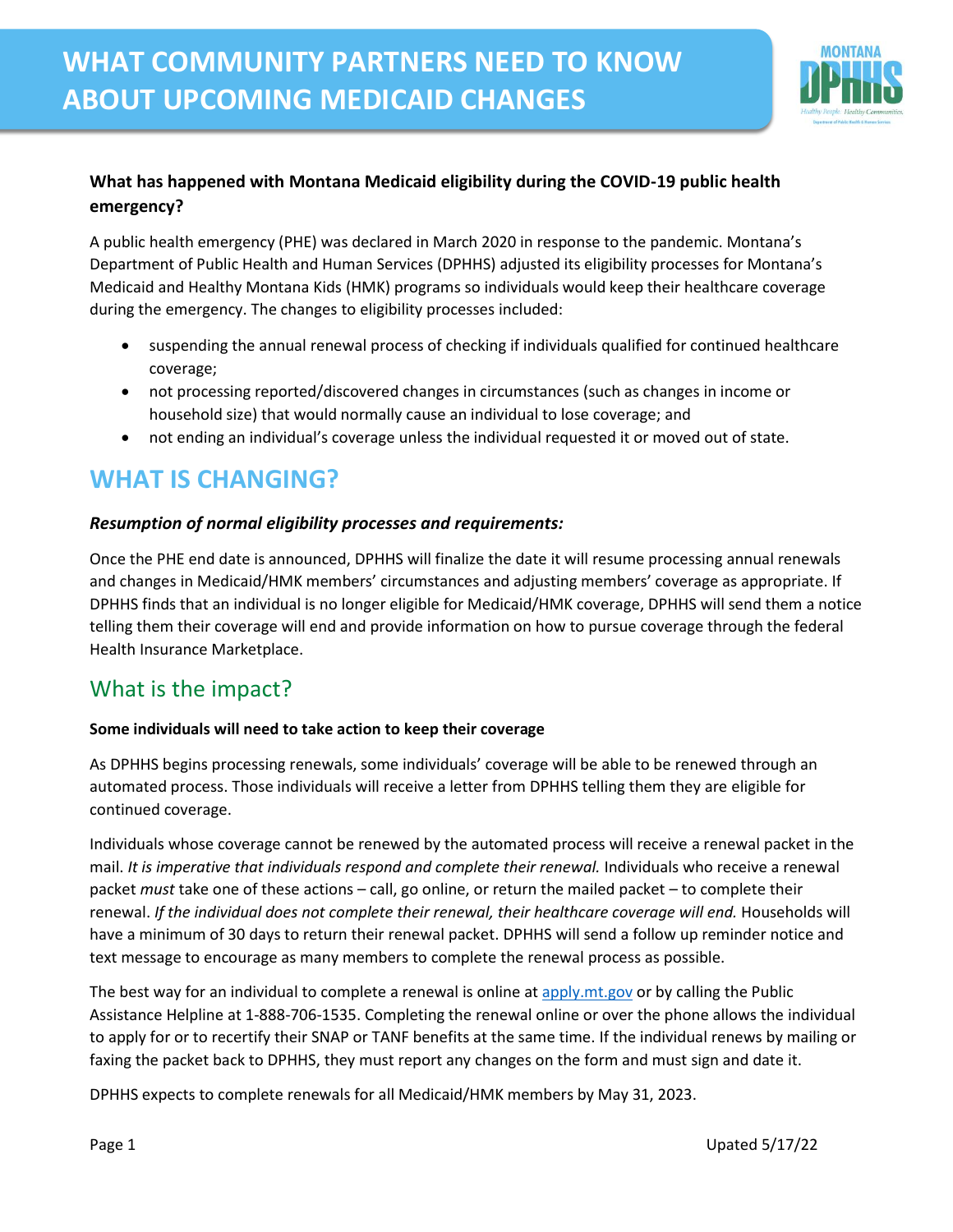

# **WHAT IS CHANGING?**

#### *Elimination of 12-month continuous eligibility for adults:*

Since the start of Medicaid expansion in 2016, Montana's Medicaid program has had a policy of 12-month continuous eligibility for most adults receiving healthcare coverage. This meant that while individuals were required to report any changes that might affect their eligibility within 10 days of knowing about the change, in most cases, their Medicaid coverage continued for 12 months.

The 2021 Montana Legislature passed a budget that removed funding for 12-month continuous eligibility for most adults on Medicaid and directed DPHHS to end the policy. This change impacts adults covered by Medicaid Expansion as well as adults covered through the Parent/Caretaker Relative category of eligibility. DPHHS is now required to assess whether these individuals remain eligible for coverage each time DPHHS becomes aware of a change in their case, and to discontinue their coverage if they are no longer eligible.

## What is the impact?

#### **Potential loss of coverage**

If individuals report a change or DPHHS discovers a change through database checks, and DPHHS finds they are no longer eligible for healthcare coverage, DPHHS will notify them that their enrollment will be ending. DPHHS will send their information to the Health Insurance Marketplace, which will check to see if they qualify for other reduced-cost healthcare coverage options.

If the individual does not have any changes that affect eligibility, coverage will continue for up to one year, at which time another eligibility determination will occur.

This change does not impact children covered by Medicaid or Healthy Montana Kids or a small number of adults with Severe Disabling Mental Illness covered by Medicaid. These groups will maintain 12-month continuous eligibility, so in most instances a reported change will not impact their healthcare coverage until their renewal.